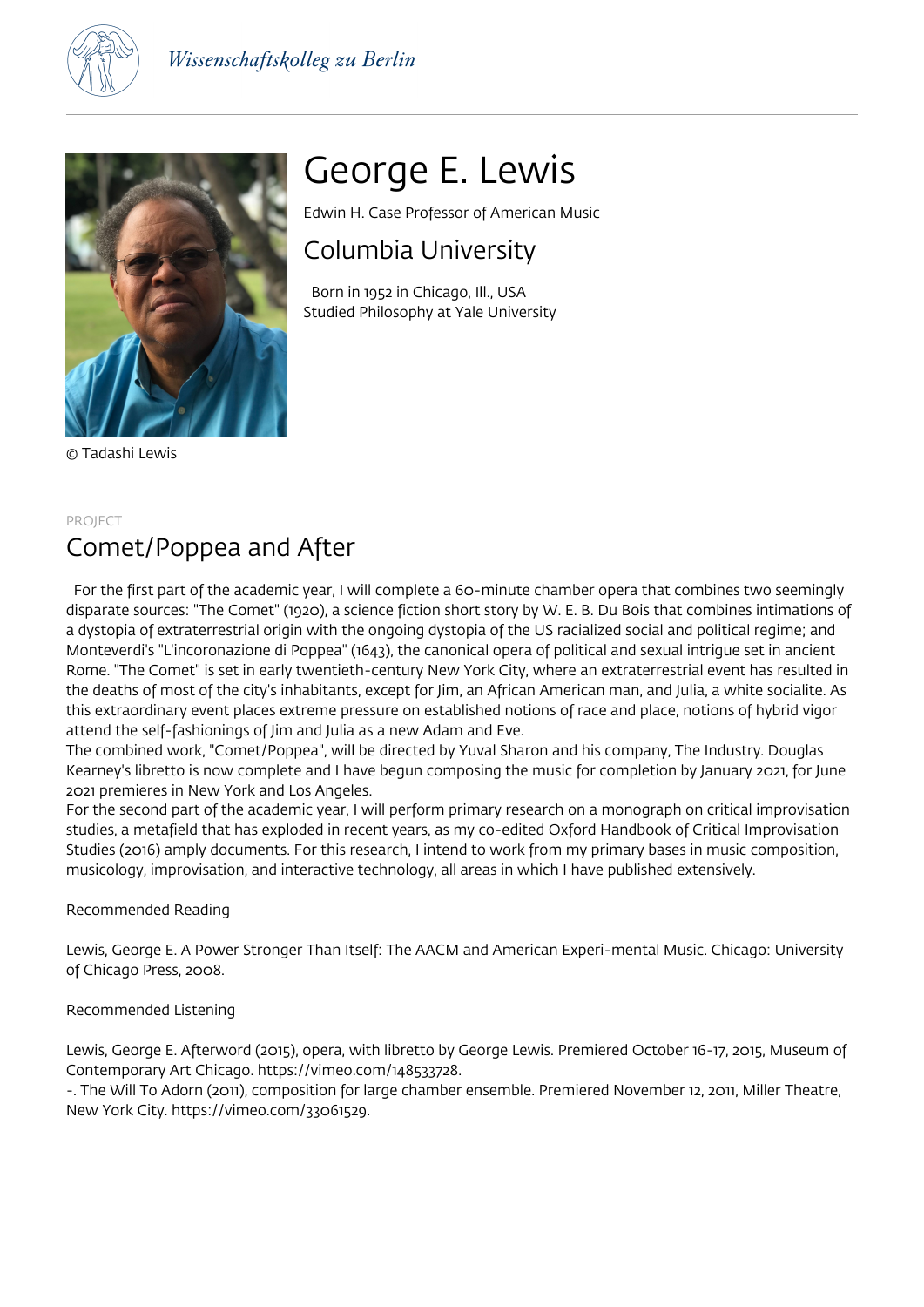### TUESDAY COLLOQUIUM, 30.03.2021

# Where Do Words Go?

 In his extraordinary 2003 book, "In the Break: The Aesthetics of the Black Radical Tradition", Fred Moten quotes the saxophonist Charles Lloyd, who responds to an invitation to comment verbally on his music by assuring his interlocutor that "Words don't go there." In response to Lloyd, theorist (and poet) Moten asks the simple and obvious, yet profound question: "Where do words go?" This is an artist's talk that proceeds rhizomatically to respond to Moten's query by uncovering a set of historical, cultural, poetic, musical, and personal sources and methodologies that underly my use of text and voice in four of my musical works: the radio monologue "Changing With The Times" (1991); "North Star Boogaloo" (1996), for percussion and fixed media; "Anthem" (2011), for voice and instruments; and my opera "Afterword" (2015). Along the way, I will discuss the new creolizing and decolonizing consciousness that is available to contemporary music today.

# SELECTED PUBLICATIONS

external publication list

#### (https://www.wiko-

berlin.de/fileadmin/Dateien\_Redakteure/pdf/Externe\_Publikationen/George\_E\_Lewis\_publications.pdf)

#### PUBLICATIONS FROM THE FELLOWS' LIBRARY

#### Lewis, George E. (Leipzig,2021)

#### H. narrans : for voice and chamber ensemble ; score

https://kxp.k10plus.de/DB=9.663/PPNSET?PPN=1761962736

#### Contemporary

https://kxp.k10plus.de/DB=9.663/PPNSET?PPN=1761962736

#### Lewis, George E. ([New York],2021)

#### The recombinant trilogy

https://kxp.k10plus.de/DB=9.663/PPNSET?PPN=1761931865

#### Selections::Instrumental music

https://kxp.k10plus.de/DB=9.663/PPNSET?PPN=1761931865

#### Lewis, George E. ([Place of publication not identified],2020)

#### Rainbow family

https://kxp.k10plus.de/DB=9.663/PPNSET?PPN=1761930508

# Lewis, George E. (Leipzig,2020)

Tales of the traveller : for soloist (any instrument), flute/piccolo, clarinet in B-flat, trumpet in C, electric guitar, electric bass, piano, violin, violoncello, and percussion

https://kxp.k10plus.de/DB=9.663/PPNSET?PPN=1761138197

# Peters contemporary library

https://kxp.k10plus.de/DB=9.663/PPNSET?PPN=1761138197

# Lewis, George E. (Zürich,2020)

A small act of curation https://kxp.k10plus.de/DB=9.663/PPNSET?PPN=1749143488

# Lewis, George E. (Leipzig,2019)

Ikons : for flute/alto flute in F, clarinet in B-flat, bassoon/contrabassoon, trombone, violin, violoncello, contrabass, and percussion

https://kxp.k10plus.de/DB=9.663/PPNSET?PPN=1761136046